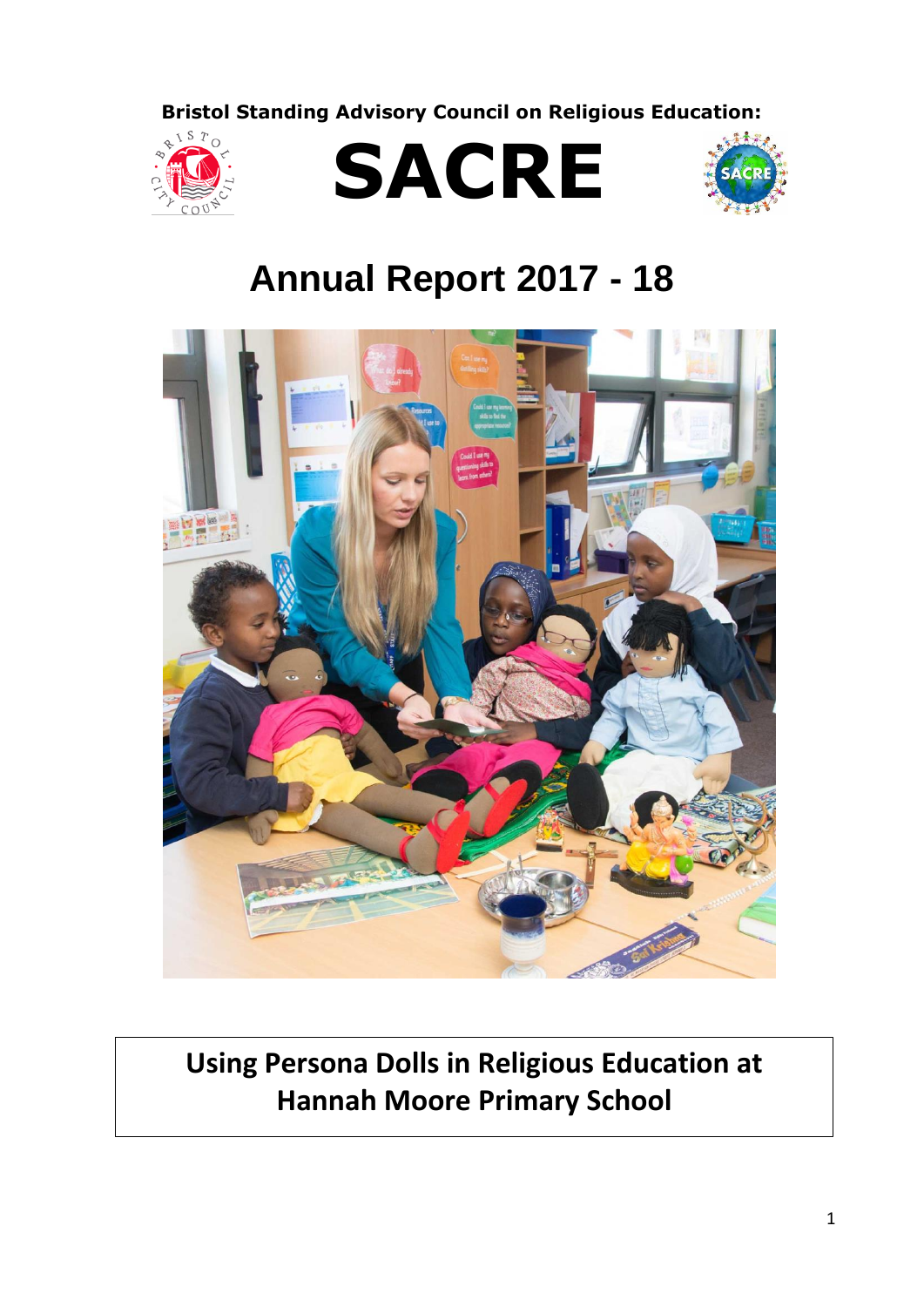#### **Chair's Introduction**

Welcome to our Annual Report 2017-18.

Bristol SACRE has continued to meet regularly and work enthusiastically to support RE in Bristol Schools. We have done so in a number of ways.

#### **SUPPORTING GOOD RE THROUGH CPD**

Once again, we were able to support schools with excellent, well attended and evaluated conferences, and additional support.

- Our *Annual Conference*, organised jointly with South Gloucestershire SACRE, was held on 26 January 2018 at Engineers House in Clifton. The theme was *"Clearing the Fog" - Demystifying key beliefs of world faiths"* and the keynote speaker was Helen Matters.
- We were also able to signpost teachers to the *LTLRE Conference* held on 28 and 29 June at Bailbrook Hotel in Bath. 24 Bristol teachers attended. The conference title was *Different voices: engaging with similarity and diversity in RE* and the keynote speakers were Sushma Sahajpal, Janet Orchard and Katie Freeman.
- The *Learn Teach Lead Initiative*, funded by the Jerusalem Trust and the St Matthias Trust, has also injected life into RE in the region by training and offering support to RE Hub leaders. During this reporting period, Adam Robertson has been the Primary Bristol RE Hub leader, and Alice Sarbicki has been the Secondary Hub leader. Hub meetings are cross-phase and have covered topics such as "Understanding Islam" and "Diversity within Christianity". Hub meetings are free and open to all schools; they attract from 8 to 25 attendees.
- We have been able to continue to employ Katy Staples as the adviser to SACRE and, through her, *individual bespoke support* has been given to nine schools. Jenny Brookes from the Local Authority has been able to ensure the link between the SACRE and Bristol City Council (BCC). SACRE is grateful to BCC for its continuing support to Bristol SACRE through funding a service level agreement that ensures that SACRE continues to have up-to- date advice.
- Our adviser was also instrumental in organising the *National AREIAC (Association of Religious Education Inspectors, Advisers and Consultants) Conference*, held on 2-3 July at the Bristol Hotel. Teachers from Bristol schools contributed and delegates visited local places of worship and had a talk from a Bristol Rastafarian. Delegates were particularly complimentary about the quality of the presentations made by the teachers, especially those by Jackie Walsh from Easton Primary School (Vice Chair of Bristol SACRE) and Peter Edwards, Head of Religious Education at Bristol Cathedral Choir School.

#### **MEANINGFUL LOCAL RELATIONSHIPS**

We have meaningful relationships with LA schools, academies, faith groups, and other local SACREs to offer our schools the best support possible.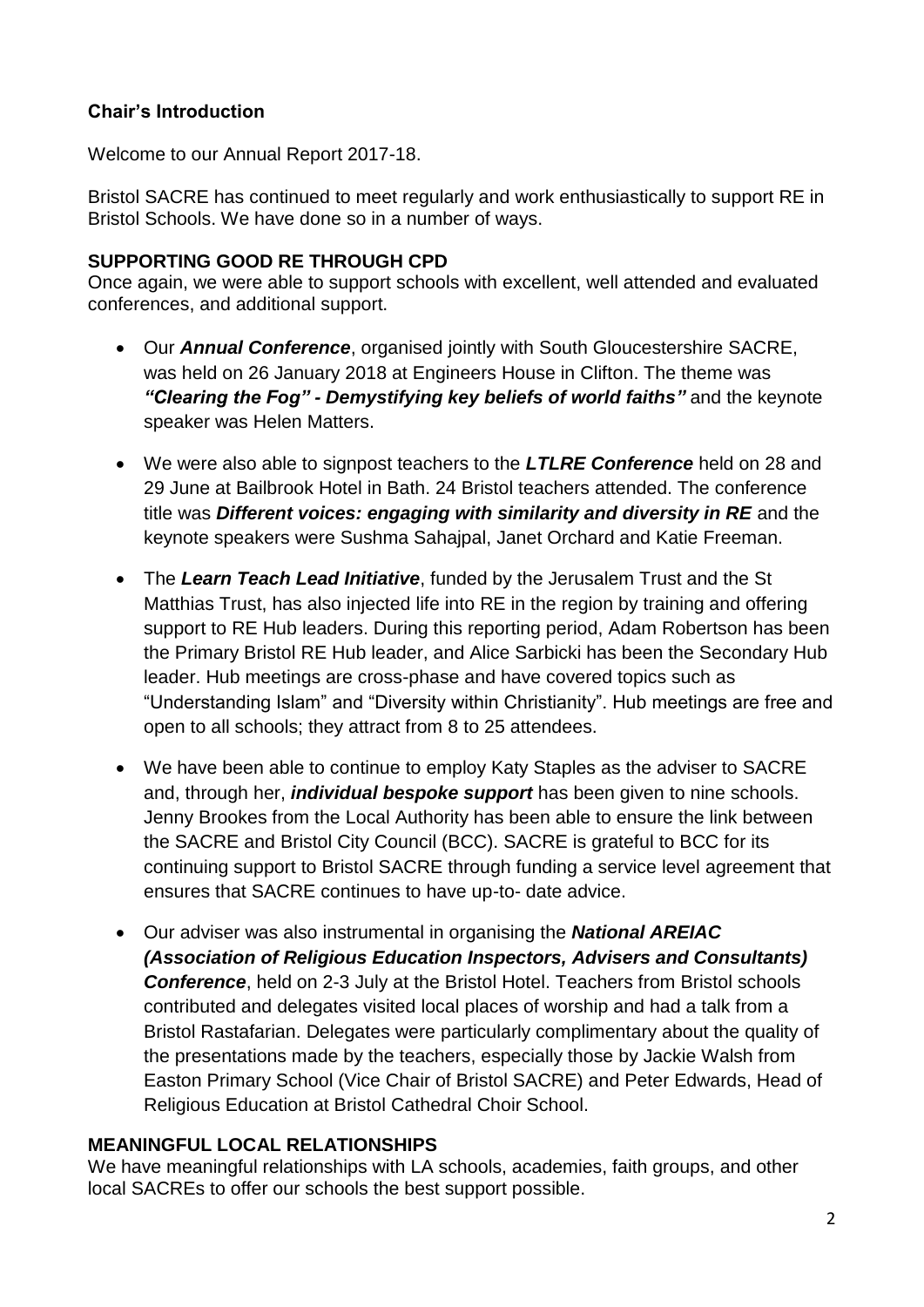- We continue to work closely with faith communities across Bristol and ensure that teachers can access faith speakers and people to help visits to places of worship run well.
- SACRE also offers an up-to-date directory of speakers and places of worship.
- We signpost to teachers the annual Diverse Open Doors Day, held in February each year and organised by Bristol Multi-Faith Forum.
- We also have a close partnership with our two local universities. Our relationship with Bristol University is facilitated through our SACRE member Dr Teresa Griffiths, who organises the University's RE PGCE course. We work together to ensure there is continued support for teachers of RE from their PGCE or ITT into their teaching career. Katy Staples and Adam Robertson both teach on the Teach First Programme and the ITE offer at the University of the West of England. Katy Staples also works with Bristol Primary Teaching School Alliance offering RE training for their Teach First students and to Bristol LA's NQTs. Through the Governor Services in Bristol, the adviser has also trained Governors about RE, CW, SMSC and British Values.
- We also maintain close links with local interfaith groups, especially the Bristol Multi-Faith Forum, via our SACRE member Duncan Struthers.

# **BRISTOL SACRE INITIATIVES**

We have continued to reflect upon what we offer and to innovate to provide accessible and inspiring support for RE.

- Our Collective Worship Guidance, *Time to Breathe*, was reviewed and updated in this reporting year. It can be found here : [https://bristolsacre.org.uk/site/collective](https://bristolsacre.org.uk/site/collective-worship-2/collective-worship-documents/)[worship-2/collective-worship-documents/](https://bristolsacre.org.uk/site/collective-worship-2/collective-worship-documents/)
- We have also launched an award scheme for Bristol Schools called *The WIRE Award* (Widening Inclusion in Religious Education). One of the criteria for the award is having organised a trip to a place of worship that represents a belief other than the majority represented by the pupil population at that school.
- We have begun, in this reporting period to create a new SACRE website, this was led by the tireless work of one of our members, Rachel Noyce. [https://bristolsacre.org.uk/site/.](https://bristolsacre.org.uk/site/) This is a one-stop shop for all of your SACRE needs.

# **DEVELOPMENTS AT BRISTOL SACRE**

During 2017-18, our longstanding Chair, Esther Deans MBE, stepped down after 11 years of service as Chair and around 20 years of sitting on Bristol SACRE. We are very grateful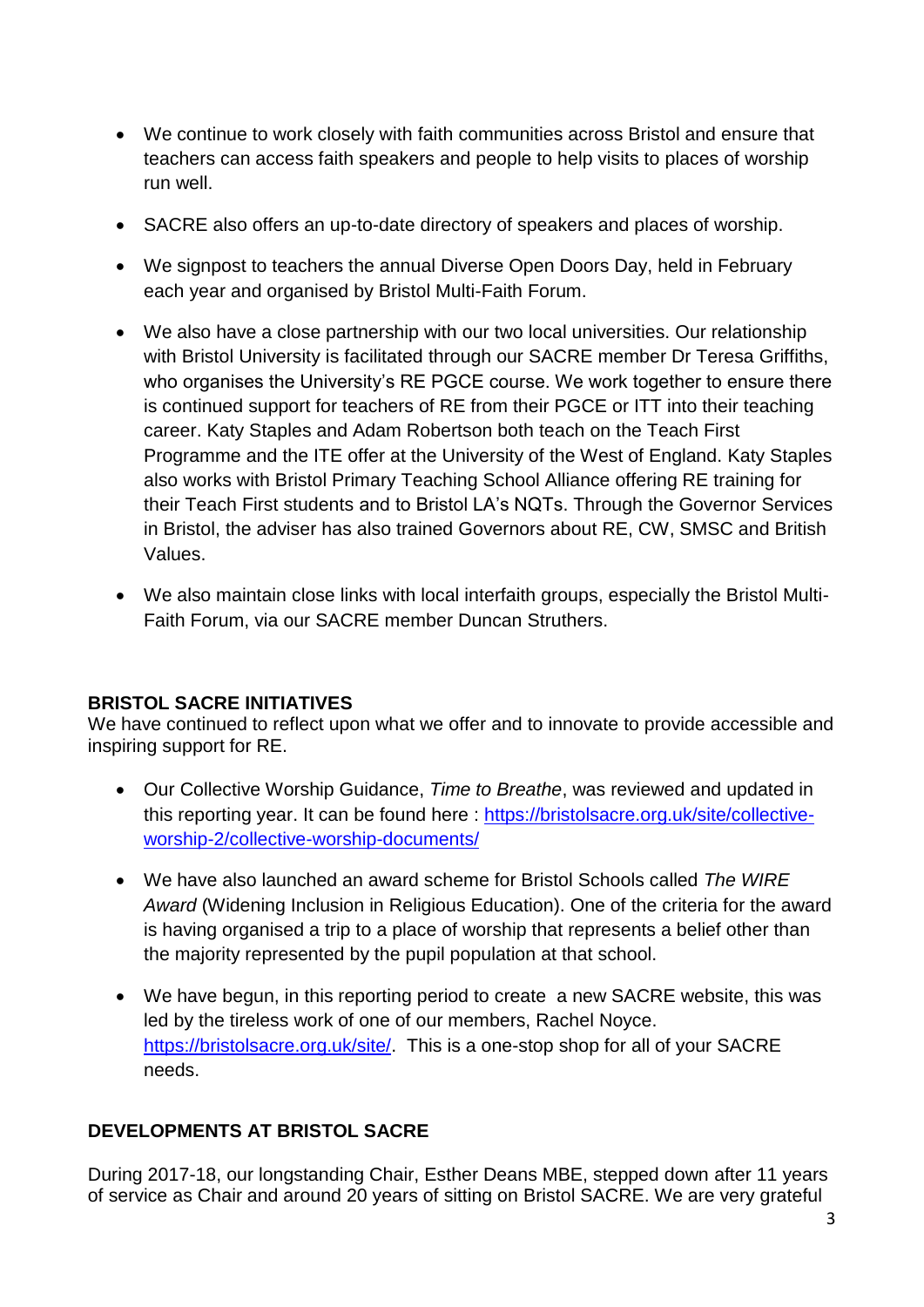for her commitment and passion for Religious Education in the City, and nationally. She has been a great advocate for good RE, and her generous commitment of time and interest has helped make SACRE the robust body it currently is.

I took on the mantle of Chair in June 2018. Already, I have found the role exceptionally rewarding, as it has brought me into contact with groups and individuals across Bristol and beyond who share a passion for mutual understanding and respect. It has served to reinforce my view that Religious Education is an essential part of learning. I look forward to serving this body and working to ensure that the children and young people of Bristol gain access to outstanding Religious Education opportunities that will enable them to flourish and understand others more fully in our diverse and complex world.

Taman Hedro Lura

Dr Tamar Hodos Lucas Chair of Bristol SACRE

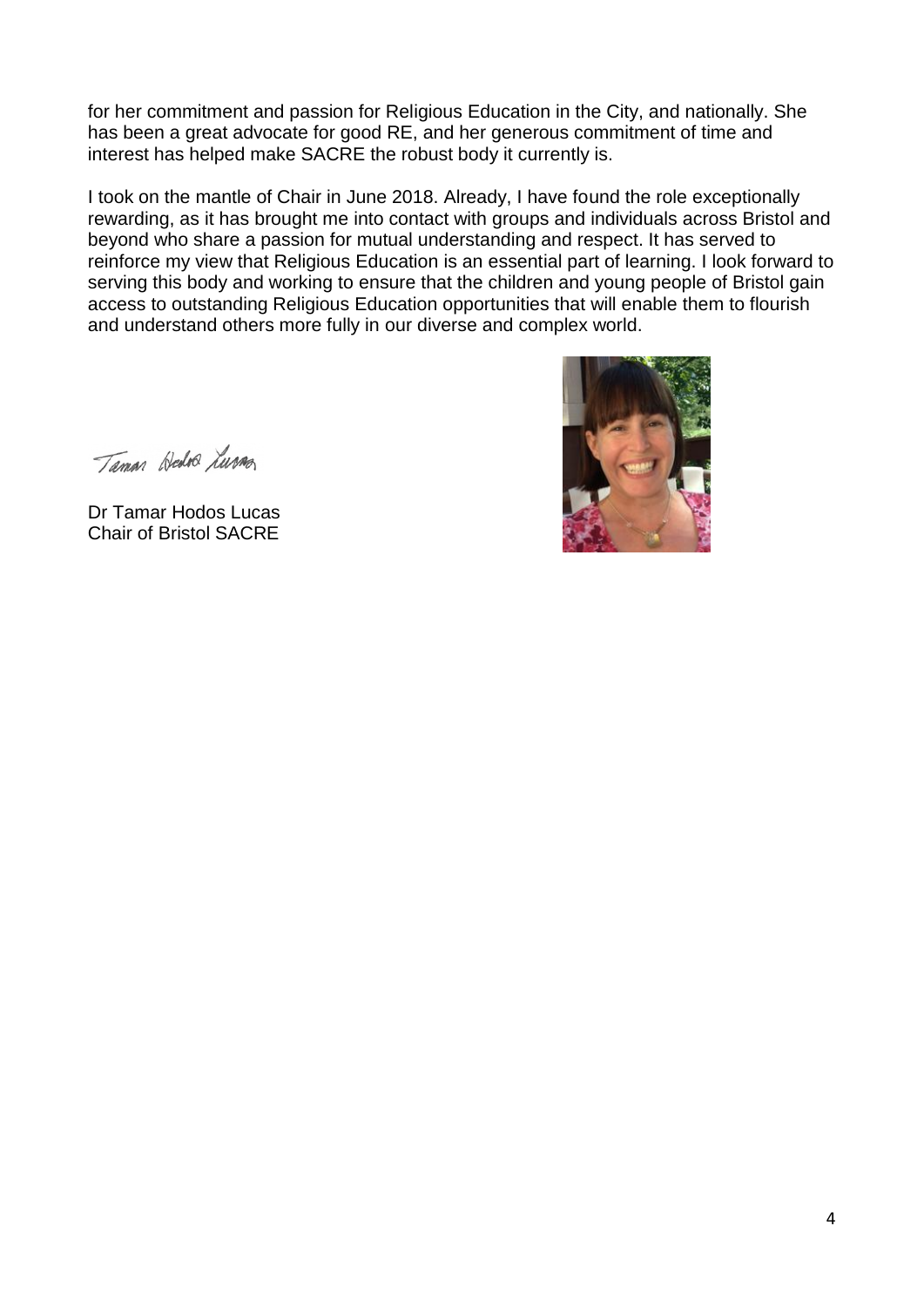# **What is SACRE?**

SACRE is the abbreviation for the **Standing Advisory Council on Religious Education**. It is a constituted committee of Bristol Council; its composition is specifically multi-faith and includes serving primary and secondary school teachers. It also includes representative councillors from the council. There is also a representative from the British Humanist Association.

It is a **statutory** requirement for every Local Authority to have a SACRE and to support its work. Religious Education is the only curriculum subject to have a curriculum that is *locally agreed*. The purpose of SACRE is to advise on the effective provision of RE and Collective Worship, and to create and monitor the Agreed syllabus within Bristol.

Bristol SACRE believes that Religious Education is unique because it is the only subject where the curriculum is not prescribed nationally but agreed locally. This means that we can ensure that the syllabus we offer children and young people gives examples of belief lived and practised by people who have lived and currently live in their locality.

SACRE takes an active part in the review of the Locally Agreed Syllabus every 5 years. The current agreed syllabus was implemented in 2016 and will next be reviewed in 2021.

# **How SACRE is funded and administered**

During this reporting year SACRE received funding of **£ 9,625** from Bristol Council. SACRE creates an annual budget plan for how its funding is to be spent and expenditure is monitored at every meeting.

All SACRE's members are volunteers who give up their time freely and enthusiastically to help SACRE with its work.

# **SACRE Adviser**

The SACRE Adviser advises SACRE and enacts its decisions. In 2012, a Service Level Agreement was drawn up between the Diocese of Bristol and the SACRE. This has provided SACRE with a dedicated and experienced resource, in the shape of Katy Staples. Katy also advises Swindon SACRE and has extensive expertise in education and working in schools. During this period, the Local Authority was represented at SACRE meetings by Jenny Brookes, Teaching and Learning Consultant with Trading with Schools. Jenny has acted as a link officer for SACRE to the Local Authority to ensure that the services offered by the Service Level Agreement are effective and meet the needs of SACRE and teachers of Religious Education in Bristol.

SACRE works to the non-statutory guidance in the 1994 document: Circular 1/94. Parts of that document have been replaced with the guidance: 'Religious Education in English Schools: Non- statutory guidance 2010'.

Bristol Council has approved a constitution for SACRE. A copy of the constitution may be obtained from SACRE website:<https://bristolsacre.org.uk/site/about/public-documents/>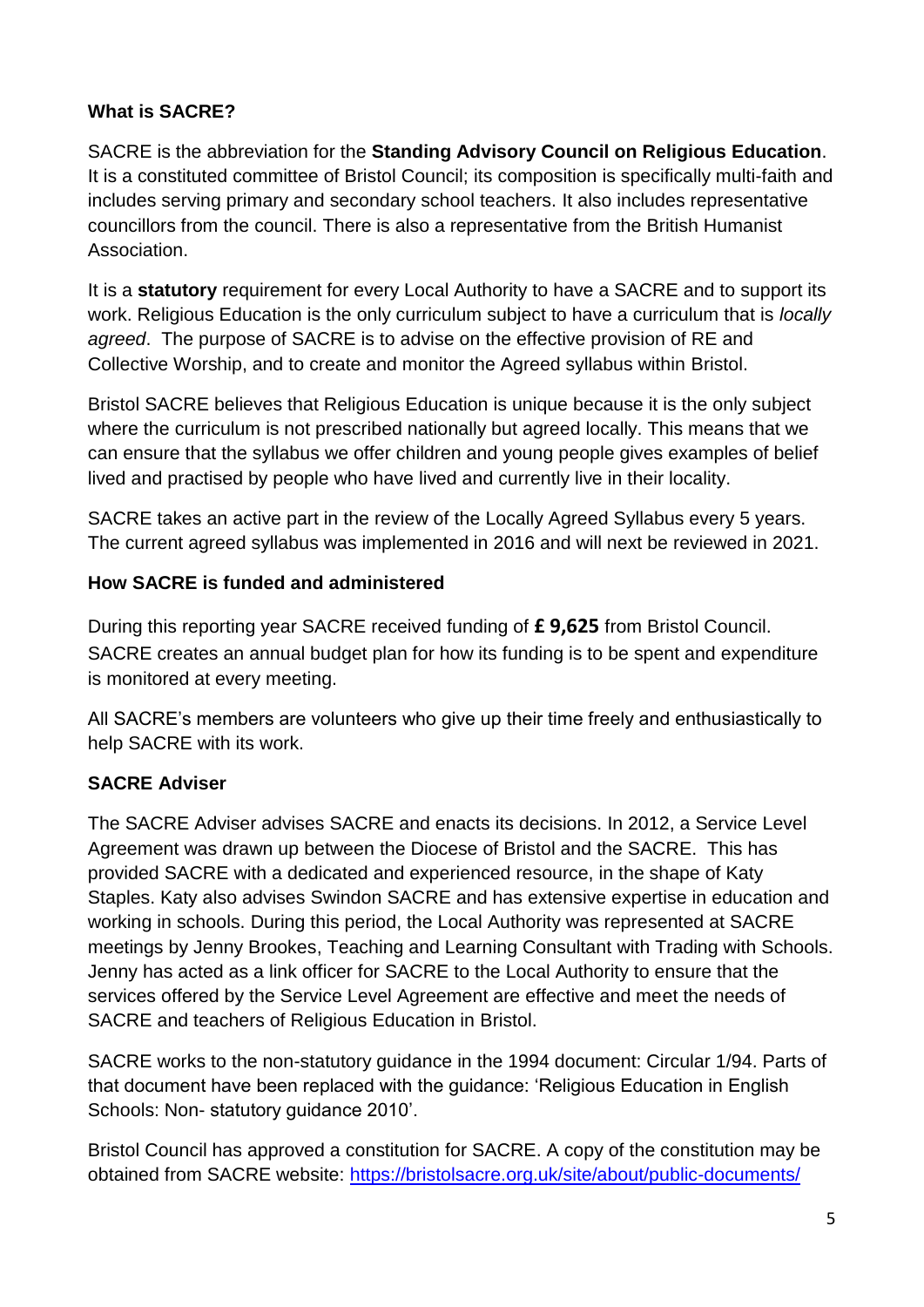# **Priorities for 2017- 18**

SACRE created a development plan which focusses on the following key priorities:

- Improving Religious Education in Bristol Schools
- Ensuring the effectiveness of SACRE's partnership with the Local Authority and to assess the impact of the locally agreed syllabus
- To develop and enhance the possibilities for spiritual, moral, social and cultural development offered through Collective Worship (Assemblies)
- Encourage Schools, Academies and Colleges to celebrate the religious and cultural diversity found in Bristol and work with other local agencies to ensure this

This development plan ensures that the funding we receive is used well and targeted to support teachers in schools deliver high quality RE.

# **The Agreed syllabus for Bristol**

The agreed syllabus was renewed in the last reporting year, so this year has focused on consolidation and the re-writing and creation of some units (Islam for KS2 and Christianity and Slavery for KS3/4.) The agreed syllabus, including these new materials can be found at this website:

<http://www.awarenessmysteryvalue.org/>

#### **Support for schools**

In line with its key priority to raise attainment in RE through advising and training teachers, SACRE undertook the following work in 2017 -18:

#### *An Annual Conference for teachers of RE*

The Annual RE Conference is organised jointly between Bristol and South Glos SACREs.

It was held on 26th January 2018 at Engineers House in Clifton, The theme was

**"Clearing the Fog" - Demystifying key beliefs of world faiths** and the keynote speaker was **Helen Matters.** This was attended by 100 teachers, 36 of whom were from Bristol schools.

We were also able to signpost teachers to the LTLRE (L earn Teach Lead RE) conference held on the 28th and 29th June at Bailbrook Hotel in Bath and 22 Bristol teachers attended. (There were 88 teachers at the conference).

The conference title was

"**Different voices: engaging with similarity and diversity in RE"** where the keynote speakers were **Sushma Sahajpal, Janet Orchard and Katie Freeman**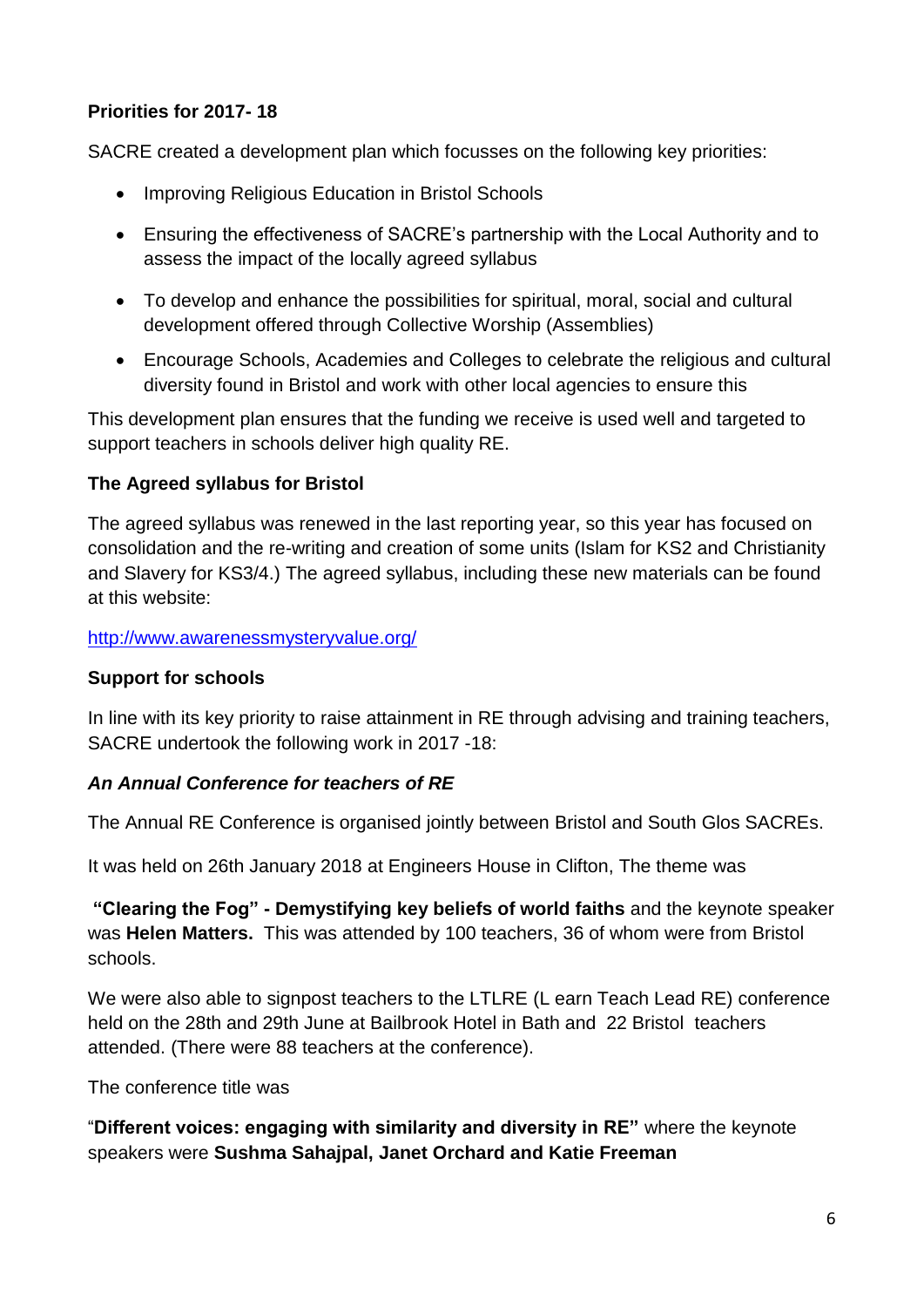The Learn Teach Lead Initiative funded by the Jerusalem Trust and the St Matthias trust has also injected life into RE in the region by training and offering support to RE Hub leaders. Adam Robertson from Horfield CE VC Primary School has been the Primary Bristol RE Hub leader during this reporting period. Alice Sarbicki from Redland Green School has been the Secondary Hub leader. Hub meetings are cross phase and have covered topics such as "Understanding Islam at Andalusia Academy (An independent Muslim school in the city)", "What do Christians believe?" held at the Bristol Cathedral Choir school. Hub meetings are free and open to all schools and attract from between 8 to 28 attendees.

We have been able to continue to employ Katy Staples as the adviser to SACRE and, through her, individual bespoke support has been given to 12 schools. SACRE is grateful to Bristol Local Authority for its continuing support to Bristol SACRE through funding an adviser and ensuring clerking to the body within this time period

# *Support for faith communities and schools*

We continue to work closely with faith communities in Bristol and ensure that teachers can access faith speakers and people to help ensure visits to places of worship run well. We hold a directory that contains a list of high quality contacts to enable schools to know who to go to for visits. This has been incredibly well received by staff across Bristol and is available for schools via the AMV website:

[http://www.awarenessmysteryvalue.org/2016/g03-resources-visitors-and-local-places-of](http://www.awarenessmysteryvalue.org/2016/g03-resources-visitors-and-local-places-of-worship/)[worship/](http://www.awarenessmysteryvalue.org/2016/g03-resources-visitors-and-local-places-of-worship/) .

In addition, we signpost the annual "*Diverse Open Doors Day*" for teachers which is run by Bristol Multi-faith Forum. Every year a small number of Bristol teachers take the opportunity to benefit from this day.

#### **Monitoring of RE provision in Bristol**

A key task for SACRE is to monitor the overall provision of RE in Bristol schools. This is quite a difficult task, as it is some years since individual school Ofsted reports specifically commented on RE. The main evidence base that SACRE has to work from is the data from examinations. The data is presented and analysed below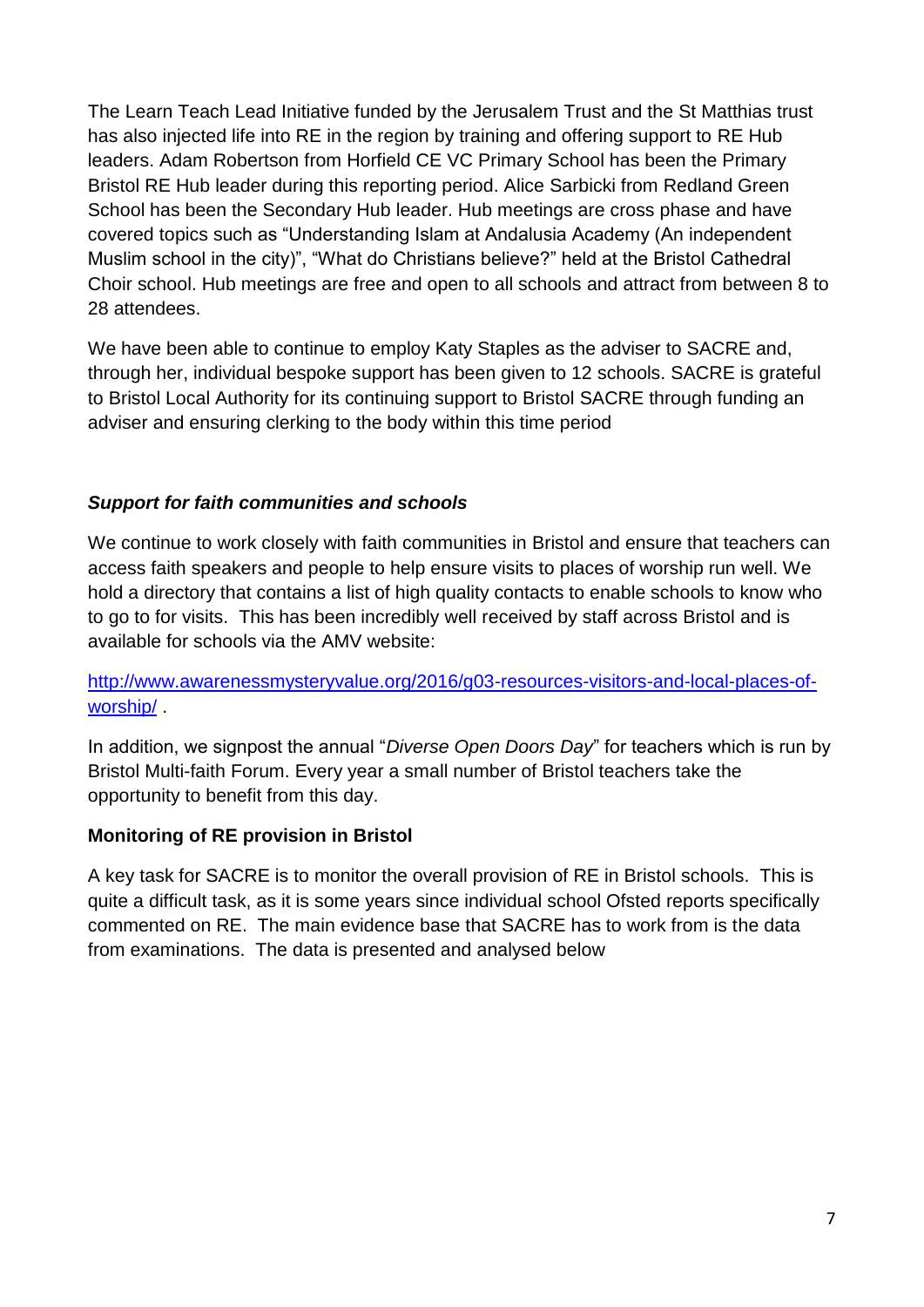#### **Public Examination results 2018**

#### **GCSE**:

A total of 1238 students were entered for a full course public examination in RE which is a decrease since last year of 598 students.(However at least two school's examination data (Bristol Free School and St Bede's Catholic College is missing and there is no record for those schools who entered students for the short course examination which although it does not count as part of the "performance 8" accountability measure is still a significant contribution to students understanding of religions and worldviews and should be noted in an Annual Report to SACRE).Again more students who were entered were girls, and girls outperformed the boys.

Results from the 2018 GCSE showed that 74.1% of students received a grade between 9 - 4 (new grading system)which can be compared favourably with last year where students achieved 70 % A\*-C, The national average for Religious Studies is 70.5% (9-4), so pupils in Bristol entered for Religious Studies are exceeding the national average.

|                      |           | <b>School</b> |           | No of entries   Impact   All |         |       | РP      |  |
|----------------------|-----------|---------------|-----------|------------------------------|---------|-------|---------|--|
| $A^*$ -C/<br>$9 - 4$ | 68.9%     | 68.6%         | 71.0%     | 67%                          | 70%     | 74.1% |         |  |
| Grade                | 2012/2013 | 2013/2014     | 2014/2015 | 2015/16                      | 2016-17 |       | 2017-18 |  |

| ۷  | ouivui                                   | <b>IND OF CHUTCS HIPPOLE</b> |                     | мш          | г г         |
|----|------------------------------------------|------------------------------|---------------------|-------------|-------------|
| 3  | <b>Ashton Park School</b>                |                              | 164 - 122.38 - 0.75 |             | $-1.99$     |
| 4  | <b>Bedminster Down School</b>            | 0                            |                     |             |             |
| 5  | <b>Bridge Learning Campus</b>            | 10                           | $-8.17$             | $-0.82$     | $-0.94$     |
| 6  | <b>Bristol Brunel Academy</b>            | 14                           | 16.49               | 1.18        | 1.27        |
| 7  | <b>Bristol Cathedral Choir School</b>    | 52                           | 72.44               | 1.39        | 0.68        |
| 8  | <b>Bristol Metropolitan Academy</b>      | O                            |                     |             |             |
| 9  | <b>City Academy Bristol</b>              | 93                           | 75.29               | 0.81        | 0.67        |
| 10 | <b>Colston's Girls' School</b>           | 15                           | 36.37               | 2.42        | 2.43        |
| 11 | <b>Cotham School</b>                     |                              | <b>SUPP</b>         | <b>SUPP</b> | <b>SUPP</b> |
| 12 | <b>Fairfield High School</b>             | 0                            |                     |             |             |
| 13 | <b>Henbury School</b>                    | 73                           | $-132.24$ $-1.81$   |             | $-1.99$     |
| 14 | <b>Merchants' Academy</b>                | 0                            |                     |             |             |
| 15 | Oasis Brightstowe                        | 18                           | 18.41               | 1.02        | 1.29        |
| 16 | <b>Oasis Academy Brislington</b>         | 18                           | 17.13               | 0.95        | $-0.71$     |
| 17 | Oasis Academy John Williams              | 21                           | $-15.04$            | $-0.72$     | $-1.39$     |
| 18 | <b>Orchard School</b>                    | 82                           | $-37.19$            | $-0.45$     | $-0.52$     |
| 19 | <b>Redland Green School</b>              | 179                          | $-18.70$            | $-0.10$     | $-0.18$     |
| 20 | St. Bernadette Catholic Secondary School | 132                          | 28.80               | 0.22        | $-0.06$     |
| 21 | St Mary Redcliffe & Temple School        | 208                          | 143.70              | 0.69        | 0.32        |
|    |                                          |                              |                     |             |             |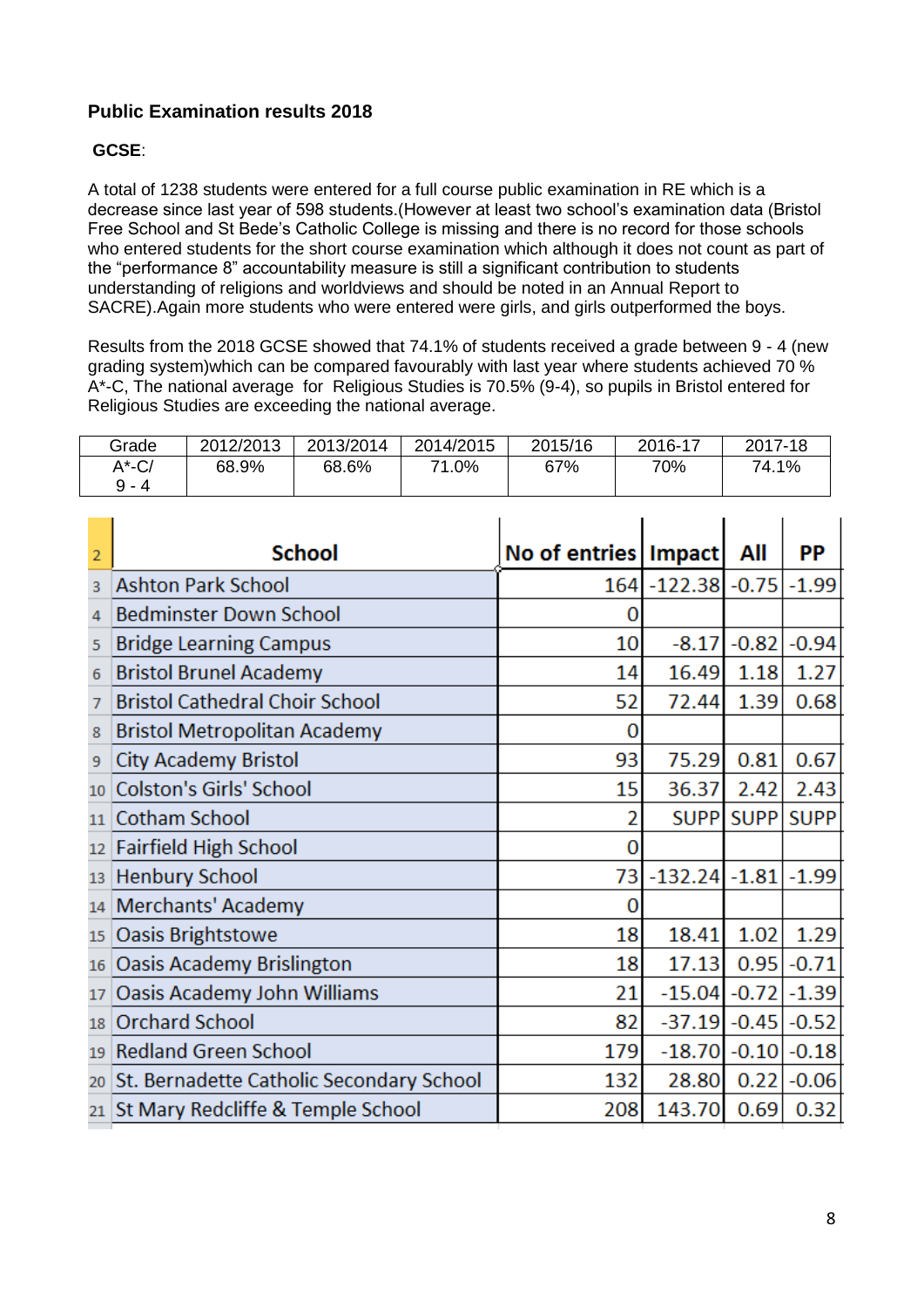#### **Table of GCSE results 2018**

Only 4 schools entered the whole cohort for full course GCSE that we can tell, from the data we have been offered. Those schools were Ashton Park, Redland Green, St Bernadette's and St Mary Redcliffe and Temple (SMRT) St Bede's Catholic College whose data is not included in this table entered the majority of their cohort (157) and 73.2 % of their students gained a 9-4 grade. The impact that Religious Studies is having on the performance data for the school is by far the greatest at St Mary Redcliffe and Temple School and we should therefore be seeking to share their good practice across the city.

4 schools have apparently entered no-one for a public examination in Religious Studies: Bedminster Down, Bristol Metropolitan Academy, Fairfield School and Merchant's Academy. However these centres may be entering students for short course religious studies and the data offered may not be complete.

| <b>Count of Candidate number</b>      | <b>Column Labels</b> |                |                |    |    |    |   |                |                       |
|---------------------------------------|----------------------|----------------|----------------|----|----|----|---|----------------|-----------------------|
| <b>Row Labels</b>                     | $\ast$               | A              | B              | C  | D  | E. | U | (blank)        | Grand<br><b>Total</b> |
| Ashton Park School                    |                      |                |                |    |    |    |   | 1              | 1                     |
| <b>Bristol Cathedral Choir School</b> | 1                    | 1              | 6              | 4  |    |    |   | 2              | 14                    |
| <b>Bristol Free School</b>            | 1                    |                |                | 1  | 2  |    |   |                | 4                     |
| <b>Colston's Girls' School</b>        |                      |                | 1              | 3  | 4  | 1  |   |                | 9                     |
| Cotham School                         |                      |                | $\overline{2}$ | 2  | 3  |    |   | $\overline{2}$ | 9                     |
| Merchants' Academy                    |                      |                |                |    |    |    |   | 1              | 1                     |
| <b>Redland Green School</b>           | 1                    | 1              | 5              | 3  |    | 1  | 1 |                | 12                    |
| St Bede's Catholic College            |                      | 1              | 4              | 2  | 1  | 1  |   | 2              | 11                    |
| St Mary Redcliffe and Temple School   |                      | $\overline{2}$ | 6              | 7  | 1  |    |   | 7              | 23                    |
| <b>Grand Total</b>                    | 3                    | 5              | 24             | 22 | 11 | 3  |   | 15             | 84                    |

#### **Key Stage 5 Religious Studies Outcomes**

This is the data that we have received about KS5 entries for Religious Studies, however this is not verified.

#### **Statutory matters**

SACRE has a statutory role to decide on any determinations. These are requests by schools to move away from the requirement for collective worship to be wholly, broadly or mainly of a Christian character. During the period of this report, there have been no requests for determinations.

Where a complaint has been made about the RE curriculum in a Bristol school, it should be referred to Bristol Council for it to deal with. Bristol City Council has undertaken to seek SACRE's advice on any such complaint. There have been no formal complaints within this reporting period.

SACRE has a complaints procedure to deal with any complaints made against SACRE. There were no such complaints in the reporting period.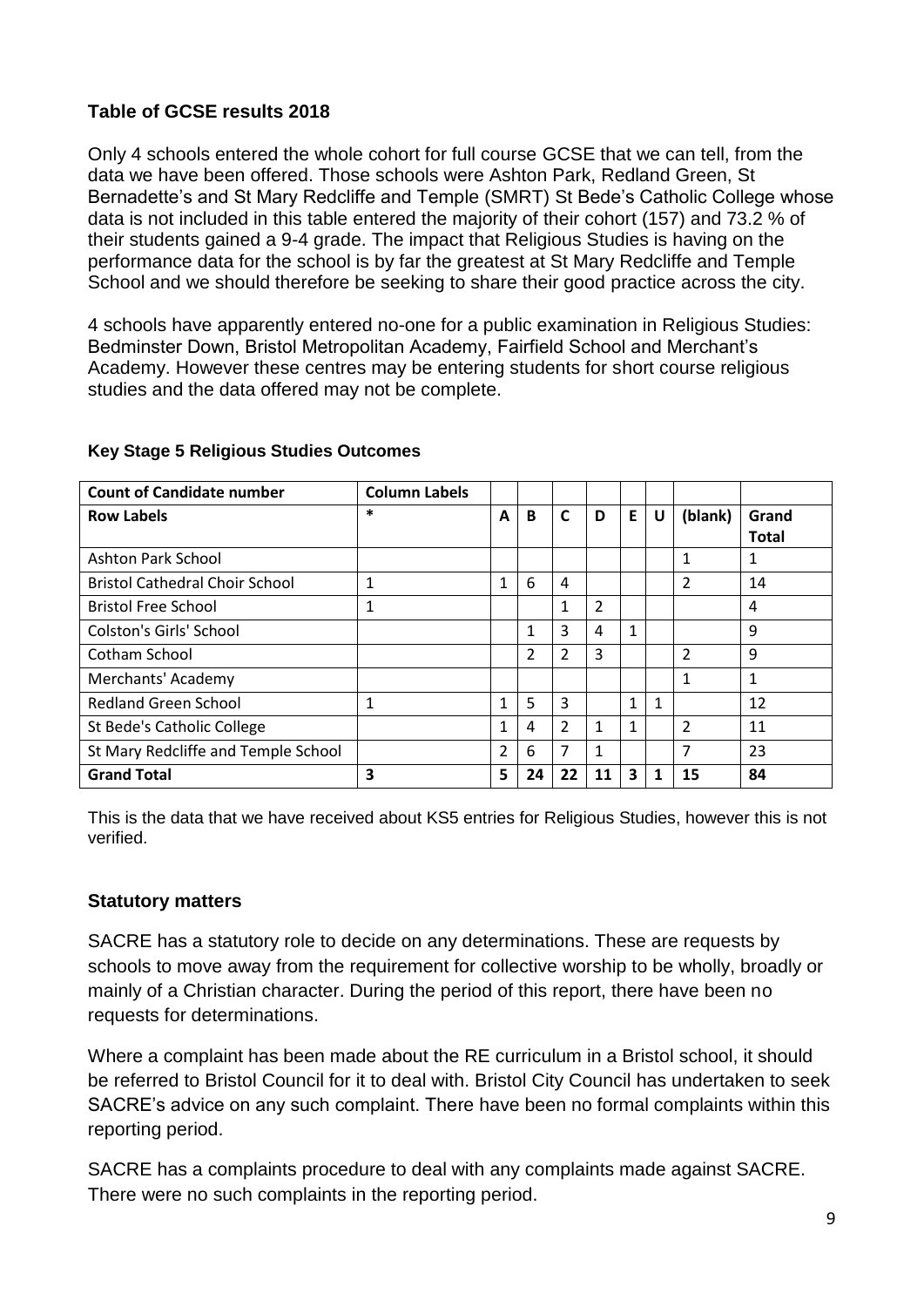The four groups or committees that have served for the year 2016-17

#### **Committee A**

Isabella Harding Dr. Tamar Hodos Mohammad-Nassir Miah Rachel Noyce Eric Aidoo/ Peter Cook Annette Allen Balbir Nirwan Rob Ford Miranda Moore **Committee B** Jill Dickinson Duncan Struthers

# **Christian Denominations and other faith**

Roman Catholic Jewish Muslim Free Church **Baptist** Salvation Army Sikh **Quakers** Buddhist **The Church of England**

#### **Committee C**

Esther Deans Adam Robertson Jackie Walsh Vicky Wiltshire

#### **Committee D**

Liz Radford Ruth Pickersgill Carole Johnson

#### **Co-opted members:** Michael Gower

Teresa Griffiths

#### **Support Officers:**

Katy Staples [katy.staples@bristoldiocese.org](mailto:katy.staples@bristoldiocese.org)

Jenny Brookes

**Clerk: April Pye [april.pye@bristol.gov.uk](mailto:april.pye@bristol.gov.uk)** **Associations representing teachers** Malmesbury Secondary School Horfield CofE VC Primary School Easton CE Academy Holymead Primary School, Brislington

**The local authority Conservative** Labour Labour

Humanist Bristol University

SACRE Adviser Telephone: 0117 906 0100

Local Authority Link Officer

OlubodunrinTokosi April Pye Bristol City Council Diocese of Bristol

Members may be nominated by appropriate organisations but are appointed by the council. Other members may be co-opted. (Section 391(1)(a), Education Act 1996)

**SACRE met on three occasions during the academic year 2017 - 18 Bristol and West Progressive Jewish Synagogue Thursday 9th November 2017 2:00pm – 3:30pm**

The main agenda items were: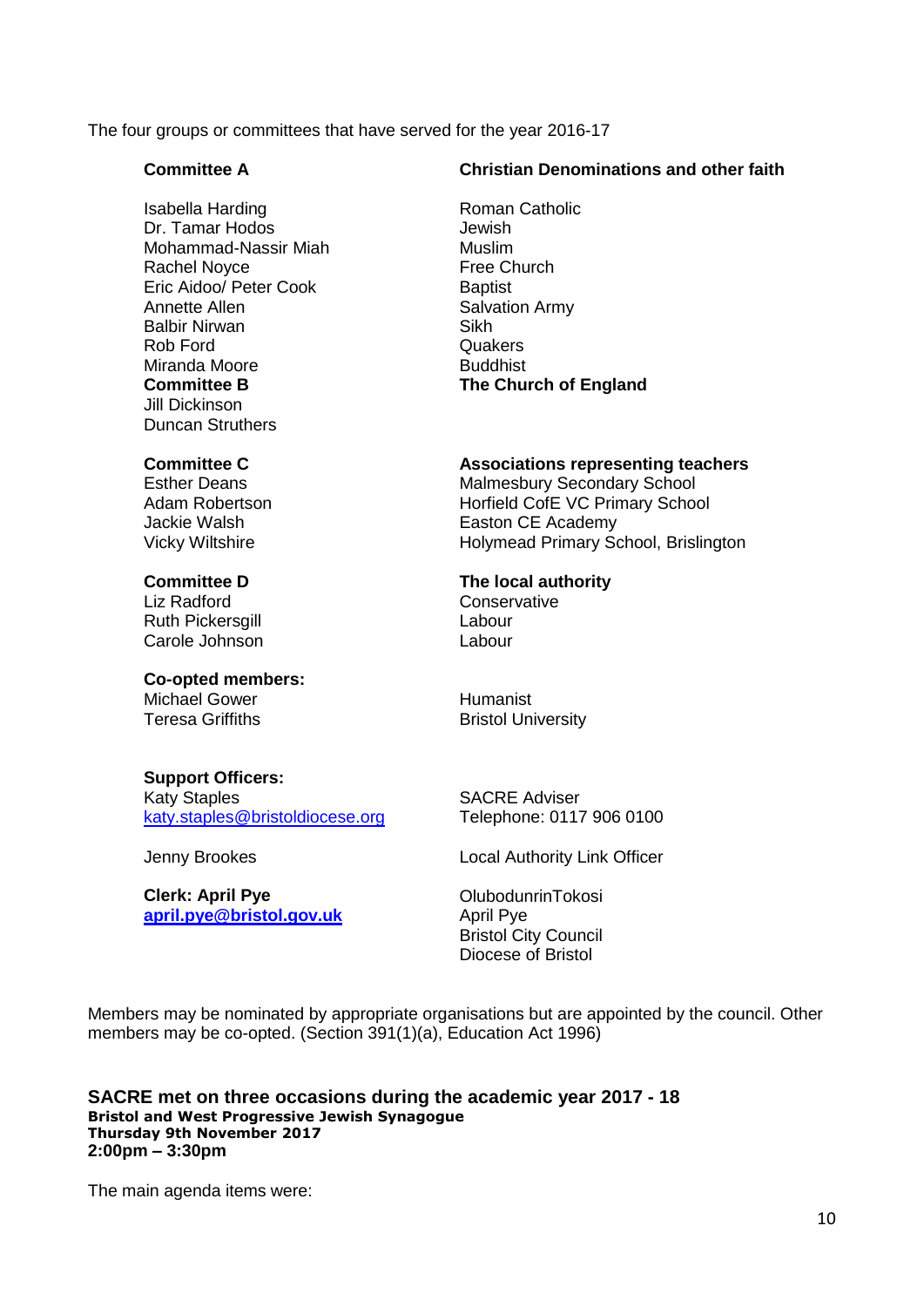- **1**. A talk about the worship and work of the Synagogue
- **2**. Election of officers and membership welcome and update discussion about Bahai membership

**3.** CoRE

**4**. Development plan

#### **28th March 2018 6:00pm – 7:30pm The New Rooms,The Horsefair, Bristol**

The main agenda items were:

- **1.** A tour of the Museum and an explanation of the education work of the New Rooms
- **2.** The Annual Report and the necessary actions coming from that.
- **3.** Scrutiny of schools websites
- **4.** The WIRE award and young peacemakers conference

#### **21st June 2018 9:00am – 12:00pm Bristol Cathedral Education Room**

The main agenda items were:

- **1.** The support offered to schools by the Cathedral Education team
- **2.** Thanks to the Chair as she steps down after 11 years service election of new Chair and Vice **Chair**
- **3.** Planning for Peacemakers Conference "Don't Look Back in Anger"
- **4.** New SACRE website development

#### **Action Plan for 2018 -19**

SACRE has created a development plan, as outlined above.

Key areas of work for 2018 - 2019 include:

- Implementing the revised agreed syllabus through training of teachers in schools and developing teaching materials.
- Hosting an annual conference to provide high quality CPD for teachers in all schools.
- Continuing to promote the SACRE award for schools (The WIRE Award) to recognise their contribution to bringing children into contact with different faith groups to their own, and promoting the diversity of life in modern Britain.
- Supporting the Bristol RE hub to provide training and networking opportunities for teachers.
- Visits to schools either by SACRE members or with SACRE's help in facilitating visits.